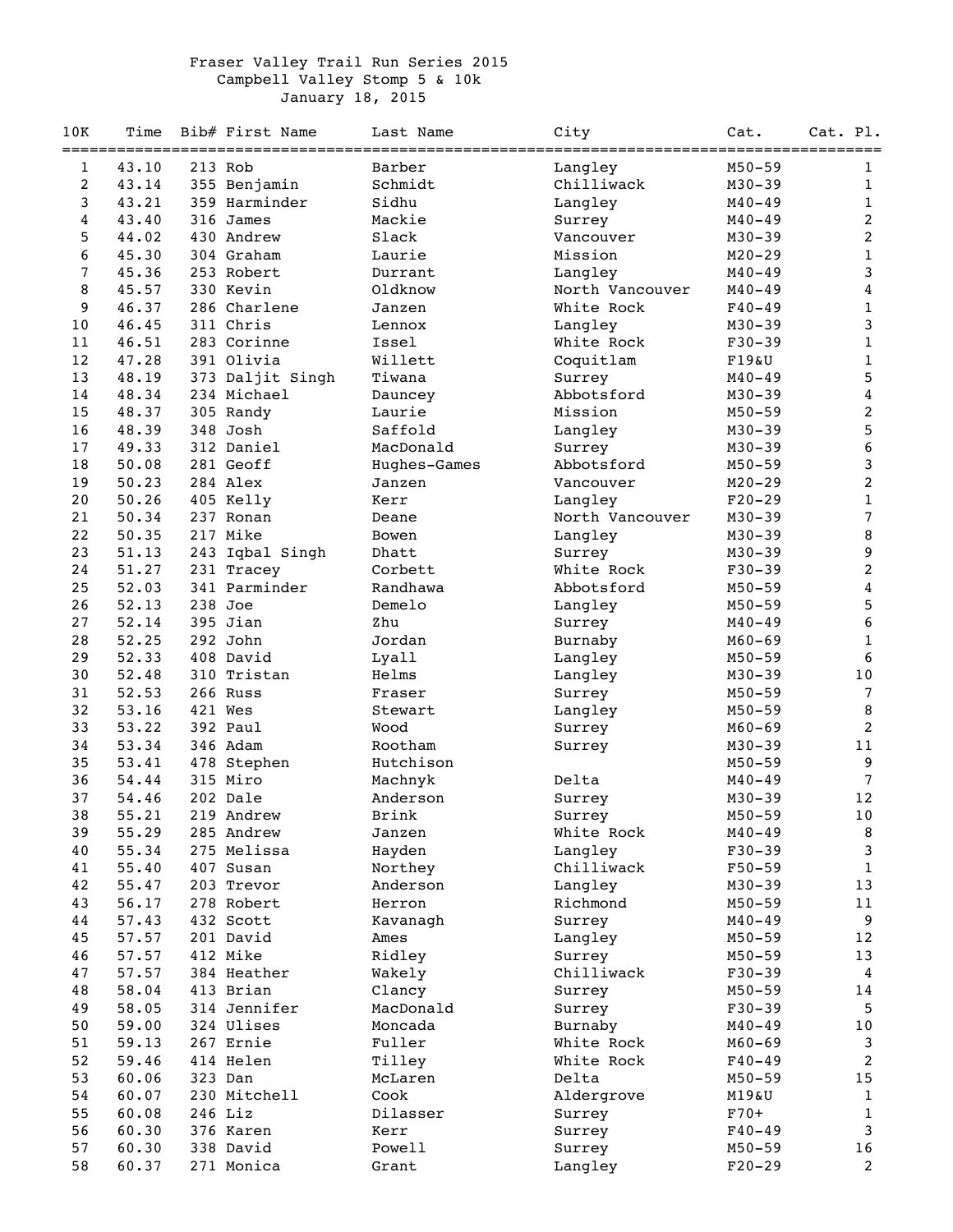| 59             | 60.43          | 411 Mark              | Semenzck              | Surrey            | $M50 - 59$               | 17                      |
|----------------|----------------|-----------------------|-----------------------|-------------------|--------------------------|-------------------------|
| 60             | 62.03          | 262 Catherine         | Fiddick               | Surrey            | $F30 - 39$               | $\boldsymbol{6}$        |
| 61             | 62.03          | 356 Nicole            | Scott                 | Delta             | $F30-39$                 | $7\phantom{.0}$         |
| 62             | 62.15          | 423 David             | Young                 | Surrey            | $M30 - 39$               | 14                      |
| 63             | 62.22          | 274 Sheena            | Griffiths             | Langley           | $F30-39$                 | $\, 8$                  |
| 64             | 63.00          | 385 Pippa             | Wall                  | Vancouver         | $F60-69$                 | $\mathbf{1}$            |
| 65             | 63.25          | 308 Paul              | Helms                 |                   | $M50 - 59$               | 18                      |
|                |                |                       |                       | Langley           |                          |                         |
| 66             | 64.14          | 280 Michael           | Honing                | Surrey            | $M50 - 59$               | 19                      |
| 67             | 64.40          | 396 Mark              | Hyder                 | Burnaby           | $M50 - 59$               | 20                      |
| 68             | 65.21          | 242 Gurman Singh      | Dhatt                 | Surrey            | M19&U                    | $\boldsymbol{2}$        |
| 69             | 65.44          | 207 Jasbir            | Atwal                 | Delta             | $F50 - 59$               | $\overline{2}$          |
| 70             | 66.10          | 265 Ray               | Fouquette             | Langley           | $M50 - 59$               | 21                      |
| 71             | 66.11          | 322 William           | McKinnon              | White Rock        | $M50 - 59$               | 22                      |
| 72             | 66.31          | 431 Keygan            | Kavanagh              | Surrey            | M19&U                    | $\mathsf{3}$            |
| 73             | 66.53          | 279 Kobie             | Hildebrand            | Abbotsford        | $M40 - 49$               | 11                      |
| 74             | 66.57          | 309 Suzy              | Leith                 | Delta             | $F50 - 59$               | $\mathbf{3}$            |
| 75             | 66.58          | 306 Erin              | Lee                   | Richmond          | $F40 - 49$               | $\overline{4}$          |
| 76             | 67.28          | 214 Caroline          | Bentley               | Surrey            | $F40 - 49$               | 5                       |
| 77             | 67.28          | 333 Alan              | Pearse                |                   | $M50 - 59$               | 23                      |
|                |                |                       |                       | Surrey            |                          |                         |
| 78             | 68.09          | 483 Sebastian         | Munoz                 | Surrey            | $M50 - 59$               | 24                      |
| 79             | 68.40          | 398 Paula             | Turrie                | Surrey            | $F40 - 49$               | $\boldsymbol{6}$        |
| 80             | 69.28          | 366 Sheila            | Symchuk-Brown         | White Rock        | $F60 - 69$               | $\boldsymbol{2}$        |
| 81             | 71.34          | 424 Jennifer          | Hiebert               | Coquitlam         | $F50 - 59$               | $\overline{4}$          |
| 82             | 72.37          | 270 Len               | Giroday               | Vancouver         | $M60 - 69$               | $\overline{4}$          |
| 83             | 72.47          | 409 John              | Kelly                 | Langley           | $M70+$                   | $\,1\,$                 |
| 84             | 72.58          | 353 Patti             | Schamber              | Langley           | $F50 - 59$               | $\overline{5}$          |
| 85             | 73.31          | 846 Tracy             | Russell               | Surrey            | $F30-39$                 | $\boldsymbol{9}$        |
| 86             | 74.02          | 381 Sonya             | Vanderwel             | Delta             | $F40 - 49$               | $\overline{7}$          |
| 87             | 74.34          | 235 Miriam            | Davies                | Surrey            | $F50 - 59$               | 6                       |
| 88             | 75.03          | 349 Lynda             | Honing                | Surrey            | $F50 - 59$               | $\overline{7}$          |
| 89             | 75.10          | 247 Sari              | Dobson                |                   | $F30-39$                 | 10                      |
|                |                |                       |                       | Surrey            |                          |                         |
| 90             | 75.10          | 367 Jennie            | Taff                  | Surrey            | $F30-39$                 | 11                      |
| 91             | 75.44          | 404 Inga              | Bourke                | Surrey            | $F60-69$                 | $\mathbf{3}$            |
| 92             |                |                       |                       |                   |                          |                         |
|                | 80.00          | 294 Anita             | Junttila              | Abbotsford        | $F40 - 49$               | 8                       |
| 93             | 81.20          | 259 Georgena          | Evans                 | White Rock        | $F70+$                   | $\overline{c}$          |
| 94             | 81.35          | 301 Michelle          | Kurtenacker           | Surrey            | $F40 - 49$               | $\boldsymbol{9}$        |
| 95             | 81.35          | 300 Bryce             | Kurtenacker           | Surrey            | M19&U                    | $\boldsymbol{4}$        |
| 96             | 85.51          | 233 Rob               | Daniel                | Burnaby           | $M70+$                   | $\overline{2}$          |
|                |                |                       |                       |                   |                          |                         |
| 5K             | Time           | Bib# First Name       | Last Name             | City              | Cat.                     | Cat. Pl.                |
|                |                |                       |                       |                   |                          |                         |
| 1              | 21.22          | 252 Evan              | Durrant               | Langley           | M19&U                    | 1                       |
| $\overline{c}$ | 23.08          | 397 Ted               | de St. Croix          | Surrey            | $M50 - 59$               | $\mathbf{1}$            |
| 3              | 23.10          | 339 Craig             | Premack               | Burnaby           | $M50 - 59$               | $\overline{a}$          |
| 4              | 23.15          | 344 Peter             | Roberts               | Surrey            | $M40 - 49$               | $\mathbf{1}$            |
| 5              | 23.50          | 320 Don               |                       |                   | $M30 - 39$               | $\mathbf{1}$            |
| 6              |                |                       | McGregor<br>Biffart   | Langley           |                          |                         |
|                | 24.43          | 216 Michelle          |                       | Surrey            | $F40 - 49$               | $\mathbf{1}$            |
| 7              | 25.03          | 374 Jaiveer Singh     | Tiwana                | Surrey            | M19&U                    | $\overline{c}$          |
| 8              | 25.09          | 417 Brandt            | Muncey-Buckley        | Surrey            | $M19\&U$                 | $\mathsf{3}$            |
| 9              | 25.10          | 403 Brad              | Smith                 | Surrey            | $M50 - 59$               | $\mathsf{3}$            |
| $10$           | 25.12          | 215 Jeanie            | Bezdan                | Burnaby           | $F50 - 59$               | $\,1$                   |
| 11             | 25.30          | 387 Robert            | Watt                  | Burnaby           | $M50 - 59$               | $\overline{\mathbf{4}}$ |
| 12             | 25.57          | 269 Krista            | Gilbert               | Surrey            | $F40 - 49$               | $\boldsymbol{2}$        |
| 13             | 26.08          | 249 Jenna             | Dubois                | Surrey            | F19&U                    | $\mathbf{1}$            |
| 14             | 26.58          | 225 Joshua            | Carsience             | Abbotsford        | M19&U                    | $\overline{\mathbf{4}}$ |
| 15             | 26.59          | 377 Christine         | Toews                 | Abbotsford        | $F20-29$                 | $1\,$                   |
| 16             | 27.06          | 406 Leland            | Wakelin               | South Surrey      | $M50 - 59$               | 5                       |
| 17             | 27.12          | 250 Robert            | Dubois                | Surrey            | $M40 - 49$               | $\boldsymbol{2}$        |
| 18             | 27.14          | 427 Chris             | Scott                 | Surrey            | $M40 - 49$               | $\mathsf 3$             |
| 19             | 27.37          | 208 Joanne            | Bach                  | Maple Ridge       | $F40 - 49$               | 3                       |
| 20             | 27.57          | 291 Debbie            | Jordan                |                   | $F50 - 59$               | $\overline{c}$          |
|                |                |                       |                       | Burnaby           |                          |                         |
| 21             | 28.25          | 288 Erin              | Jones                 | Surrey            | $F30-39$                 | $\,1$                   |
| 22             | 28.50          | 206 Scott             | Ansell                | Abbotsford        | $M40 - 49$               | $\overline{\mathbf{4}}$ |
| 23<br>24       | 28.53<br>29.03 | 487 Wendy<br>416 Rand | Richardson<br>Buckley | Langley<br>Surrey | $F50 - 59$<br>$M50 - 59$ | 3<br>6                  |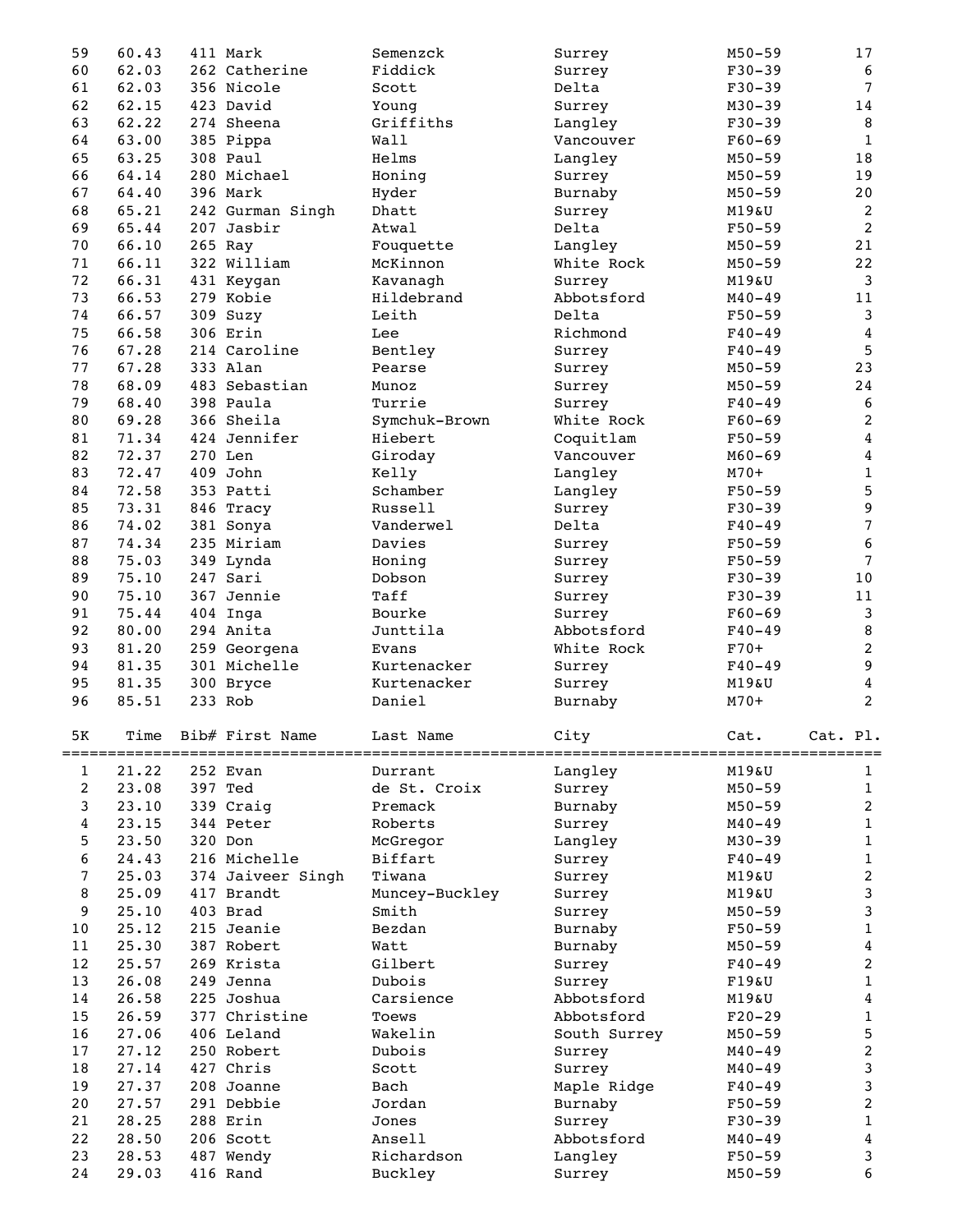| 25 | 29.08 |        | 426 Adam           | Scott            | Surrey          | M19&U      | 5                |
|----|-------|--------|--------------------|------------------|-----------------|------------|------------------|
| 26 | 29.10 |        | 357 Stelle         | Sepidoza         | Langley         | $F30-39$   | $\boldsymbol{2}$ |
| 27 | 29.21 |        | 251 James          | Dueckman         | Abbotsford      | $M20 - 29$ | $\mathbf{1}$     |
| 28 | 29.21 |        | 342 Ashley         | Redekop          | Abbotsford      | $F20-29$   | $\boldsymbol{2}$ |
| 29 | 29.31 |        | 360 Raphael        | Silver           | Abbotsford      | $M30 - 39$ | $\boldsymbol{2}$ |
| 30 | 29.40 |        | 410 Ingo           | Jackisch         | North Vancouver | $M60 - 69$ | $\mathbf 1$      |
| 31 | 29.47 |        | 257 Sue            | Edmondson        | Langley         | $F40 - 49$ | $\bf{4}$         |
| 32 | 30.26 |        | 293 Mile           | Jovanovic        | Surrey          | $M60 - 69$ | $\overline{c}$   |
| 33 | 30.27 |        | 256 Susan          | Eaton            | Abbotsford      | $F40 - 49$ | 5                |
| 34 | 31.13 |        | 226 Stuart         | Carsience        | Abbotsford      | $M40 - 49$ | $\mathbf 5$      |
| 35 | 31.13 |        | 481 Tom            | Mackesy          | Abbotsford      | $M30 - 39$ | 3                |
|    | 31.14 |        | 210 Cathie         | Bachand          |                 |            |                  |
| 36 |       |        |                    |                  | Surrey          | $F50 - 59$ | 4                |
| 37 | 31.23 |        | 240 Arjun Singh    | Dhatt            | Surrey          | M19&U      | $\boldsymbol{6}$ |
| 38 | 31.26 |        | 328 Jayne          | Nelson           | Surrey          | $F50 - 59$ | $\mathbf 5$      |
| 39 | 31.27 |        | 239 Anup Singh     | Dhatt            | Surrey          | $M40 - 49$ | $\sqrt{6}$       |
| 40 | 31.27 |        | 289 Heather        | Jones            | White Rock      | $F30-39$   | $\mathbf{3}$     |
| 41 | 32.23 |        | 205 Jadyn          | Ansell           | Abbotsford      | F19&U      | $\sqrt{2}$       |
| 42 | 33.02 |        | 415 Peter          | Tilley           | White Rock      | $M50 - 59$ | $\sqrt{ }$       |
| 43 | 33.18 |        | 245 Jujhar Singh   | Dhatt            | Surrey          | M19&U      | $\overline{7}$   |
| 44 | 33.24 |        | 479 Kelly          | Jones            |                 | $F30-39$   | 4                |
| 45 | 33.24 |        | 489 Karla          | Stowards         | Abbotsford      | $F30-39$   | 5                |
| 46 | 33.47 |        | 232 Patrick        | Curtes           | Langley         | $M40 - 49$ | $\overline{7}$   |
| 47 | 34.00 |        | 212 Tammy          | Bailey           | Surrey          | $F50 - 59$ | $\boldsymbol{6}$ |
| 48 | 34.00 |        | 372 Diane          | Thiessen         | Langley         | $F50 - 59$ | $\overline{7}$   |
| 49 | 34.17 |        | 335 Brenda         | Philip           | Langley         | $F50 - 59$ | 8                |
| 50 | 34.25 |        | 375 Sherri         | Todd             | Langley         | $F40 - 49$ | $\boldsymbol{6}$ |
| 51 | 34.28 |        | 419 Shirley        | Reid             | Langley         | $F50 - 59$ | 9                |
| 52 | 34.36 |        | 399 Brian          | Parkinson        | Langley         | $M70+$     | $\mathbf 1$      |
| 53 | 34.40 |        | 394 Kelly          | Zembik           | Abbotsford      | $F40 - 49$ | $\sqrt{ }$       |
| 54 | 34.47 |        | 325 Jackie         | Montgomery       | Vancouver       | $F40 - 49$ | 8                |
| 55 | 34.47 |        | 364 Jennifer       | St. James        | Langley         | $F30-39$   | $\sqrt{6}$       |
| 56 | 35.02 |        | 296 Greg           | Kieghtley        | White Rock      | $M50 - 59$ | 8                |
| 57 | 35.07 |        | 429 Melanie        | Lalas            | Langley         | $F30-39$   | $\overline{7}$   |
| 58 | 35.22 |        | 227 Elizabeth      | Clarke           | White Rock      | $F30-39$   | 8                |
|    |       |        |                    |                  |                 |            |                  |
| 59 | 36.05 |        | 145 Rhonda         | Cochrane         | Abbotsford      | $F50-59$   | 10               |
| 60 | 36.16 |        | 224 Shelley        | Cameron          | Langley         | $F50 - 59$ | 11               |
| 61 | 36.23 |        | 477 Cooper         | Douglas          | Langley         | M19&U      | 8                |
| 62 | 36.26 |        | 321 Millie         | McKinnon         | Langley         | $F50 - 59$ | 12               |
| 63 | 36.35 |        | 307 Andrea         | Leganger         | Langley         | $F40 - 49$ | 9                |
| 64 | 36.58 | 420    | Trish              | Griffith         | Langley         | $F50 - 59$ | 13               |
| 65 | 37.10 |        | 422 Vicky          | Young            | Surrey          | $F30-39$   | 9                |
| 66 | 37.55 |        | 425 Lucia          | Scott            | Surrey          | F19&U      | 3                |
| 67 | 38.04 |        | 244 Jasvinder Kaur | Dhatt            | Surrey          | $F30-39$   | $10$             |
| 68 | 38.06 |        | 428 Aurora         | Scott            | Surrey          | $F40 - 49$ | 10               |
| 69 | 38.08 |        | 350 Deborah        | Satterfield      | Surrey          | $F50 - 59$ | 14               |
| 70 | 38.09 |        | 351 Kelsey         | Satterfield      | Surrey          | $F20-29$   | 3                |
| 71 | 38.21 |        | 299 Christy        | Kivari           | Delta           | $F30-39$   | 11               |
| 72 | 38.21 |        | 390 Carrie         | Wilke            | White Rock      | $F30-39$   | 12               |
| 73 | 38.23 |        | 236 Jennifer       | Dawe             | Langley         | $F30-39$   | 13               |
| 74 | 38.53 |        | 222 Roxane         | <b>Brown</b>     | Abbotsford      | $F50 - 59$ | 15               |
| 75 | 39.59 |        | 302 Karen          | Lane             | Surrey          | $F50 - 59$ | 16               |
| 76 | 40.11 |        | 334 Laura          | Peterson         | Langley         | $F30-39$   | 14               |
| 77 | 40.22 |        | 255 Kate           | Eaton            | Abbotsford      | F19&U      | $\boldsymbol{4}$ |
| 78 | 40.53 |        | 380 Michelle       | Van den Boogaard | Langley         | $F50 - 59$ | 17               |
| 79 | 41.1  |        | 433 Diljot         | Randhawa         |                 |            | 2                |
| 80 | 41.15 |        | 402 Dilreet        |                  | Surrey          | $M20 - 29$ | $\boldsymbol{9}$ |
|    |       |        |                    | Raju             | Surrey          | M19&U      | 5                |
| 81 | 41.24 |        | 401 Hampreet       | Drall            | Surrey          | F19&U      |                  |
| 82 | 41.24 |        | 248 Randhir Singh  | Drall            | Surrey          | $M30 - 39$ | $\overline{4}$   |
| 83 | 41.26 |        | 378 Mary Rose      | Umlas            | Surrey          | $F20-29$   | $\overline{4}$   |
| 84 | 41.26 | 379 RJ |                    | Umlas            | Surrey          | $M30 - 39$ | $\overline{5}$   |
| 85 | 41.30 |        | 263 Fiona          | Fleming          | Surrey          | $F30-39$   | 15               |
| 86 | 41.30 |        | 358 Cat            | Shakespeare      | Fort Langley    | $F40 - 49$ | 11               |
| 87 | 42.02 |        | 418 Sioban         | Philips          | Surrey          | $F40 - 49$ | 12               |
| 88 | 42.03 |        | 484 Joelle         | Paleologou       | Surrey          | $F40 - 49$ | 13               |
| 89 | 42.05 |        | 393 Heather        | Wrede            | Langley         | $F30-39$   | 16               |